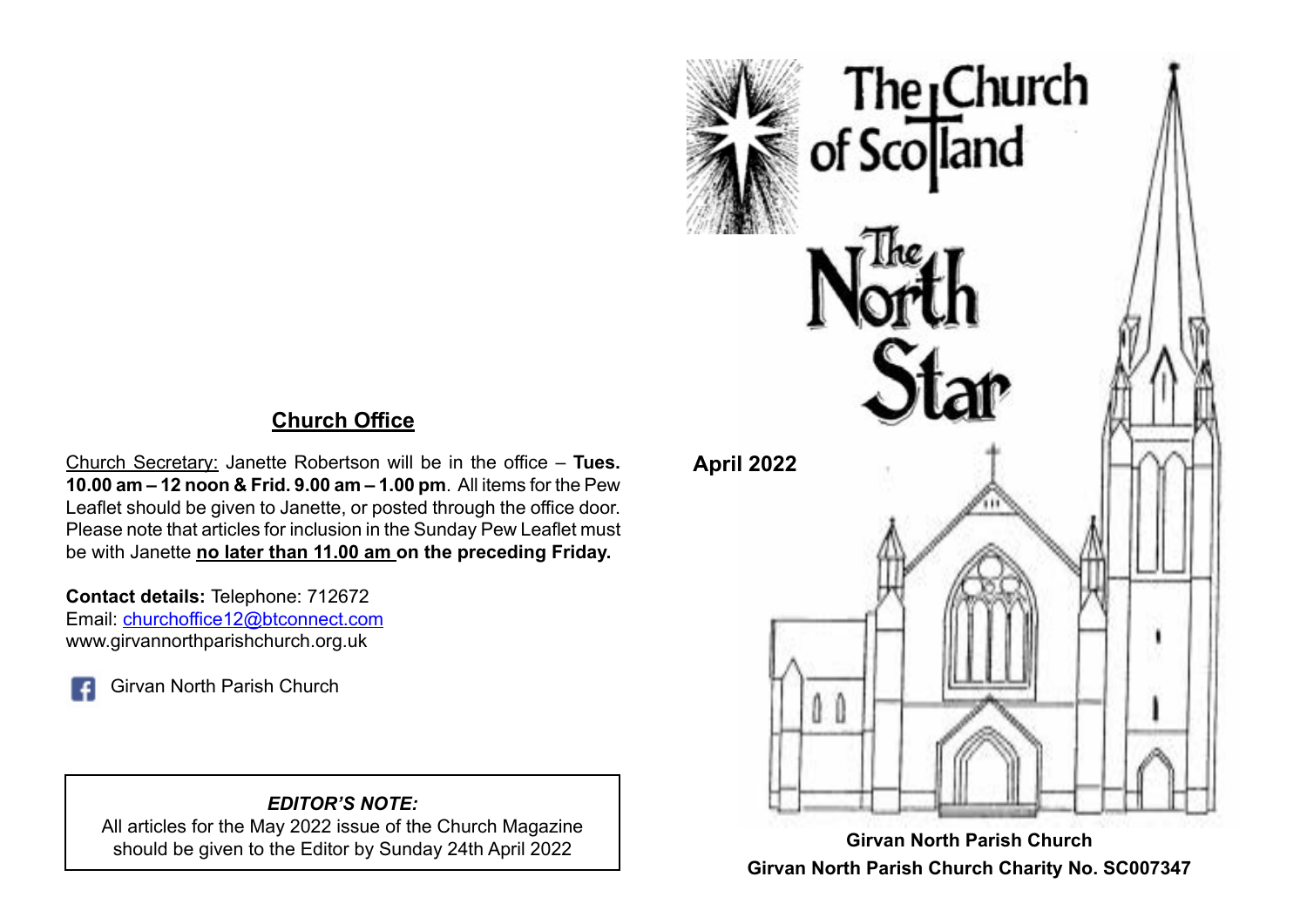#### **Stamps**

Please bring along used stamps and place them in the box in the vestibule at the church building.

They are sent to World Mission at '121' who benefit in the region of £2,000 + per annum.

Please leave about one quarter of an inch around the stamp when you cut it off the envelope.

## **Computer Inkjet Cartridges**

The Rotary Club of Girvan closed down at the end of 2021. Used inkjet cartridges will now only be collected in aid of the Leprosy Mission Scotland. It needs three particular makes for this purpose. Hewlett Packard (HP), Lexmark and Dell.

The Church will post them off. Please continue handing in the three names makes for all cartridges, into the box at the front door vestibule.

 Many thanks for all cartridges previously given. TLM Scotland play a part in the exceptional work of caring and curing the dreaded disease of leprosy. *Thank You – Norma Logan*

## **Blythswood Care**

The Blythswood Charity Shop in Prestwick has closed, with no guarantee of opening in the area in the near future.

We will no longer be able to collect unwanted or unused donations from the congregation.

This should not affect the Shoe Box Appeal, as a special uplift is made every year.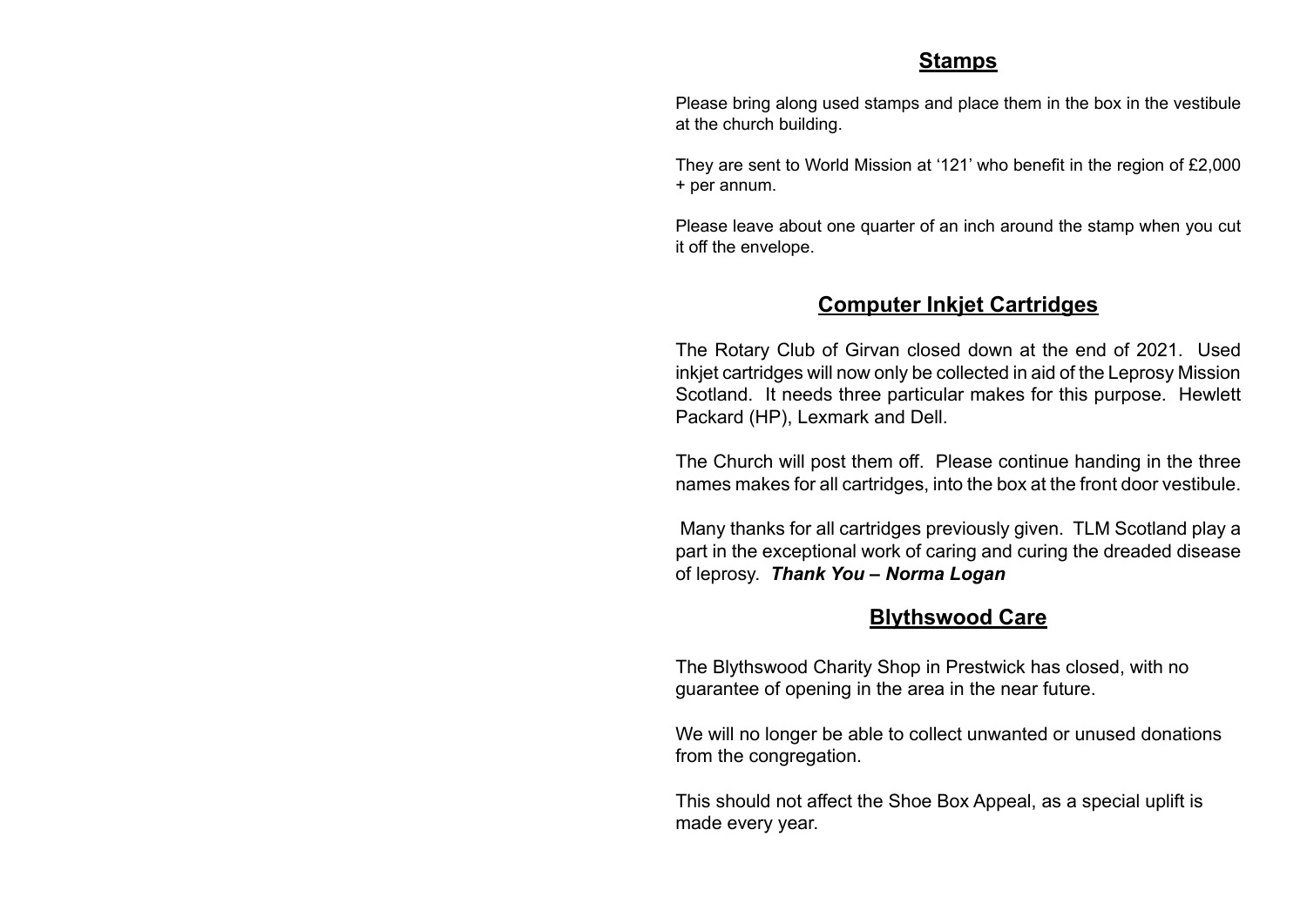## **April Newsletter for Girvan North.**

**Dear friends,** the events which are being broadcast to us daily in Ukraine, are some of the most upsetting sights I, and I am sure all of you, have ever witnessed. I scarcely thought it was possible that humanity could behave in such an inhumane manner to one another. We do not want to watch these awful scenes but feel compelled to do so. Consequently we feel powerless, and our hearts cry out to all these innocent Ukrainians who are being subjected to this brutal and unwarranted assault on their lives, and on their freedom. However we are not completely powerless. Many of us have contributed money, clothes, toiletries, and so much more, to help our European brothers and sisters. Many of us have given up our bedrooms to Ukrainian refugees who might soon become extended members of our own families. Many of us have voiced our opposition to the war on social media, a freedom which has been denied to so many Russians citizens. We have recently seen how repressive the authorities have been and how frightened their citizens are. Many brave Russian citizens have shown extraordinary bravery despite the constant dangers that they face.

What more then can we do? We are already imposing crippling sanctions on Russia. This appears to be badly damaging the Russian economy but it is also severely increasing our own living costs. Maybe this is a price that we are willing to pay. Short term pain for long term gain. We are also dispensing with unnecessary bureaucracy to allow more refugees into the country. It should be less about form-filling and more about helping a fellow citizen in distress. Could we enforce a "no fly zone"? There are arguments on both sides. An argument for a "no fly zone" is that we are already in a third world war and waiting would only increase the number of casualties. An argument against a "no fly zone" could mean that we would be propelled into a third world war with the associated dangers of a chemical, biological and/or nuclear attack, and the many, many, more casualties that would result. These are stark choices. If a NATO country is accidentally or deliberately targeted by Russia

the full force of NATO will be levelled against Russia. Surely Russia would not want this. NATO has far superior numbers.

As Christians, these are very difficult questions to answer. As Christians we tend to look for diplomatic solutions rather than militaristic solutions to address these problems. Yes, I realise that certain militaristic leaders only respect strength rather than appeasement, but that is where the severe sanctions will start biting. Such leaders will not have the money which is needed to invade other territories. We have to watch we do not constantly "up the ante" because where will it all end? Sometimes the aggressor is not behaving rationally. How can we know how an irrational person will ultimately respond? We don't, and we don't want to test that response.

The question which I have heard from many people I have spoken to is: where is God in all of this? How could God allow this to happen? How could He allow innocent men, women and children to be killed and to be maimed? However the Ukrainians are performing a lot better than expected, they have truth on their side, and the individual(s) who made these dreadful decisions to go to war will ultimately be accountable for their actions. There will be a price to pay. Good always overcomes evil and light always overcomes darkness. Possibly not immediately but the truth will be revealed in the end.

We are fortunate that we have our faith to cope with a situation which seems to be dictated by evil. Jesus is the individual we must be guided by and His sayings are what we must hold on to. Let me quote Matthew 11:28:"Come to me, all who are weary and burdened, and I will give you rest. Take my yoke upon you and learn from me, for I am gentle and humble in heart, and you will find rest for your souls. For my yoke is easy and my burden is light".

Many of us will be turning daily to our Bibles to draw comfort from these profound readings. Our faith will protect our mental and physical wellbeing. As we approach Holy Week, on April  $10<sup>th</sup>$ - April  $16<sup>th</sup>$ , and Christ's resurrection on Easter Sunday, we think of the ultimate sacrifice which Jesus made on that Cross.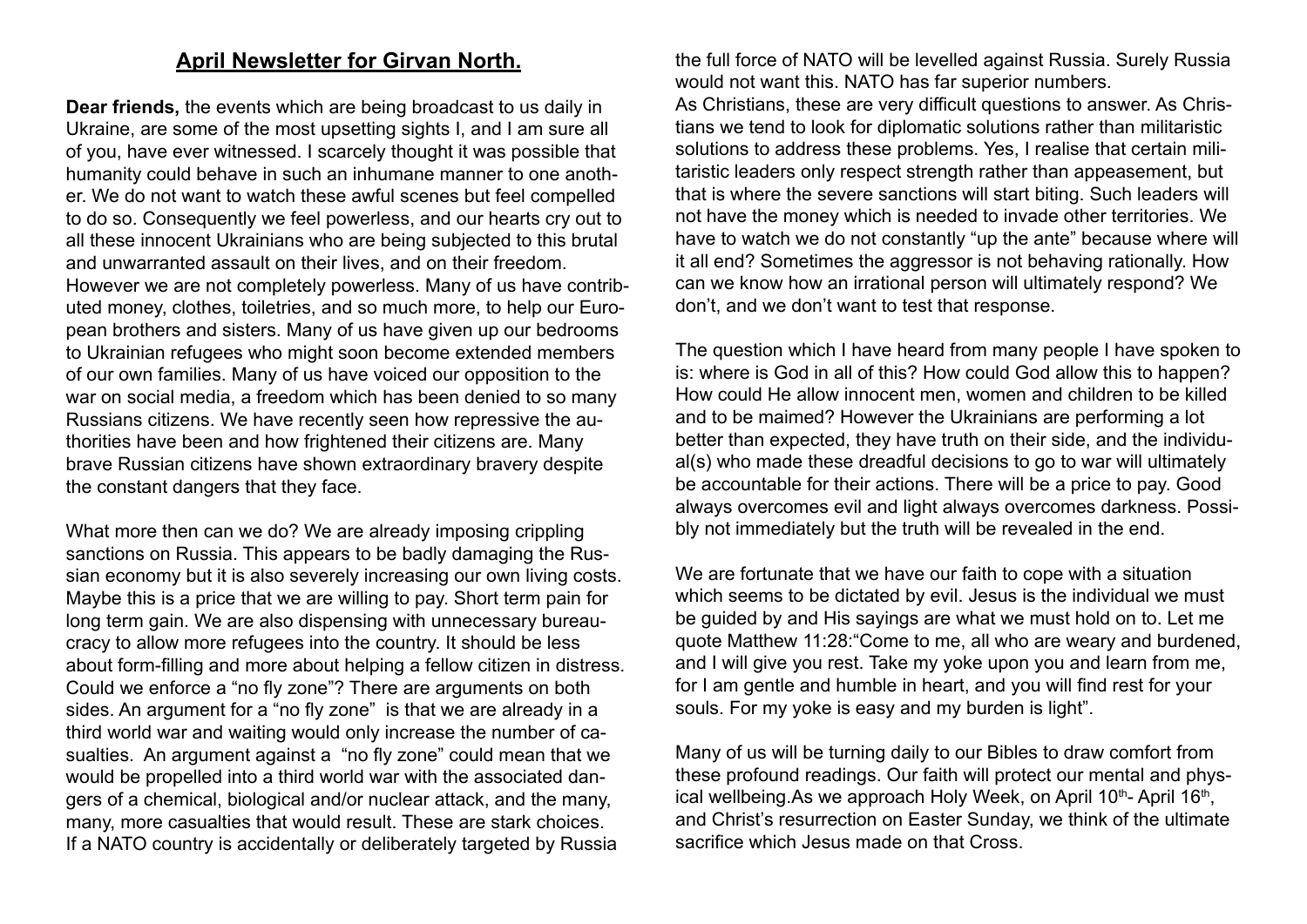The Ukrainians are making extraordinary sacrifices on a daily basis to keep the citizens of Europe free of dictatorship. We must do everything we can to assist them just as we must do everything we can to turn more people to Christ. As we do this, democracy will always win over dictatorship; good will always win over evil; truth will always win over deception; and eternal life will always win over death.

#### **Kind regards, Glenn.**

## **Notes from the Kirk Session**

The online Services are now finished. The Service on a Sunday morning will be streamed live. Hopefully everyone enjoys them – thanks to Glenn for doing the services over the past two years and Matthew for putting them on the Website.

Pauline Rattray is the new Session Clerk and Ian Fitzsimmons is staying as an assistant. We all wish Pauline well in her new position, our prayers are with you

The Manses have been inspected by the Presbytery.

There will be no Holy Week Services this year, unless someone decides to organise one. I hope you all have a special Easter Break.

God Bless you all – Ian Fitzsimmons.

#### **Answers to the Quiz in the March North Star (Books of the Bible)**

1 Job 2 Numbers 3 Judges 4 Acts 5 Esther 6 Genesis 7 Mark 8 Chronicles 9 Psalms 10 Kings 11 Jude 12 Exodus 13 Proverbs 14 Revelation 15 Amos 16 Romans 17 Lamentations 18 Nehemiah 19 Philippians 20 Song of Solomon.

## **What Price a Sermon?What Price a Sermon?**

One Easter Sunday the Reverend Jones announced to his congregation, 'My good people, I have here in my hands three sermons...... A £100 sermon that lasts five minutes A £50 sermon that lasts fifteen minutes And a £20 sermon that lasts a full hour.

Now, we'll take the collection and see which one I'll deliver.'

## **A Prayer for Easter Sunday**

Young Ernie and his family were invited to have Easter Sunday lunch at his grandmother's house in Monkey's Eyebrow, Arizona. USA. Everyone was seated around the table as the food was being served. When Ernie received his plate he started eating straight away. 'Ernie, wait until we say grace,' demanded his father.'I don't have to,' the five year old replied.

'Of course you do, Ernest,' his mother insisted rather forcefully. 'We always say a prayer before eating at our house.'

'That's at our house,' Ernie explained, 'but this is Grandma's house, and she knows how to cook.'

## **Quotes Suitable for Grace on Easter Sunday**

Easter Peace: It does not mean to be in a place where there is no noise, trouble or hard work. It means to be in the midst of those things and still be calm in your heart. - Author unknown

Easter spells out beauty, the rare beauty of new life. S.D. Gordon

Never look down on anybody unless you're helping him up. - Jesse Jackson

I ask not for a lighter burden, but for broader shoulders. - Jewish Proverb

At the end of the day, love and compassion will win. - Terry Waite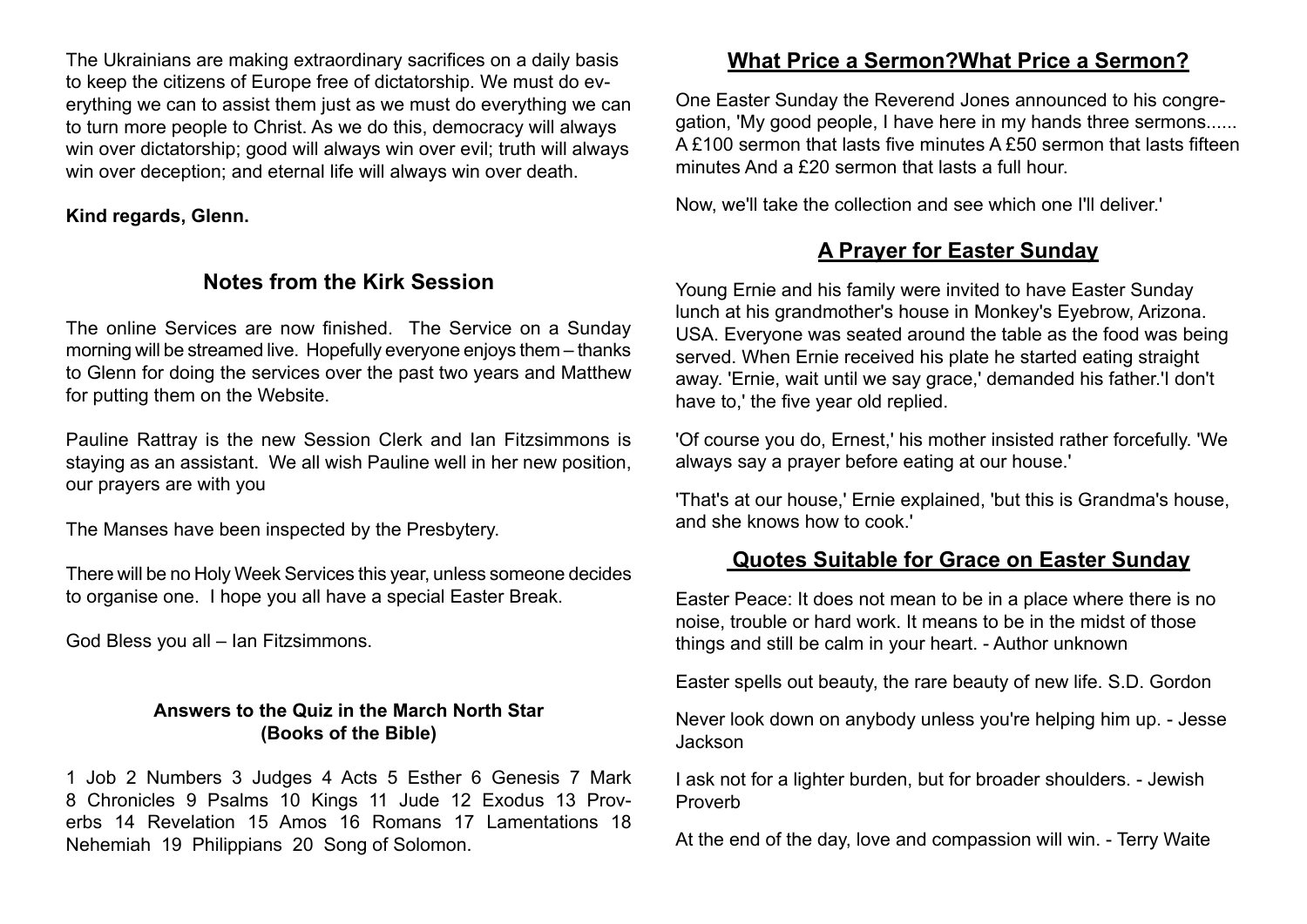#### **Who Won**

From Friday's tragedy and terror to Sunday's redeeming cry,

The world has discovered that Christ is real, with evidence man can't deny.

Truly He's risen, just as He promised, sitting at God's right hand;

We have the privilege of calling Him Saviour if we obey His command.

But oh, so costly was this venture, it brought such agony and pain,

Hatred filled the hearts of leaders; somehow their laws they must maintain.

If He won the crowd's devotion, if they followed in His train,

They would lose prestige and power, they could would not allow His gain!

Make an example of this rebel, the arm of the law must rule supreme;

This young intruder's no exception, we'll end this young man's crazy scheme.

But death will never be the ruler - God had initiated a plan,

Created after the downfall of Adam, Satan must never have rule over man!

Christ gives us choices, we have an option; sin's penalty paid that we might go free.

God is the author, Christ the Redeemer, nothing can change this eternal decree.

Pharisees tried, thought they had killed Him, yet Jesus rose triumphantly.

He is still Ruler, fully in power, great interceder for you and for me. **Poet: Greta Zwaan, © 2019**

## **Treasurer's Report**

During 2021 I was able to claim back £13, 016 tax on Gift Aid donations. If you are a UK tax payer I would encourage you to sign a Gift Aid form, available from Joyce Mills (Tel 712050).

You do not need to promise a certain amount, or do anything except sign the form confirming you are a UK tax payer. I can then claim back 25p on every £1 you give to the church. This makes a huge difference to our income each year.

Many members are now giving their offering by monthly Bank Standing Order. If you would like to start doing this, please get in touch with me and I will give you the Bank Account details for Girvan North.

During the first quarter of 2022 our income was £16267.51 and our expenditure £15,991.98.

Thank you for your continued support.

## **Quiz in aid of Ukraine Appeal**

I have a quiz circulating entitled "Items used in kitchen" All proceeds will go to the Ukraine Appeal. Copies of the quiz can be bought from elders, church members and from a few shops in the town. Please support this appeal for much needed funds for Ukraine. If you could sell some copies of the quiz to friends and family, please contact me. Closing date is 23rd April.

Error Clue 18 should read "dish" instead of "dog". Sorry! I will disregard this answer when choosing a winner.

Thanks for your support. Margaret Benson. (713059)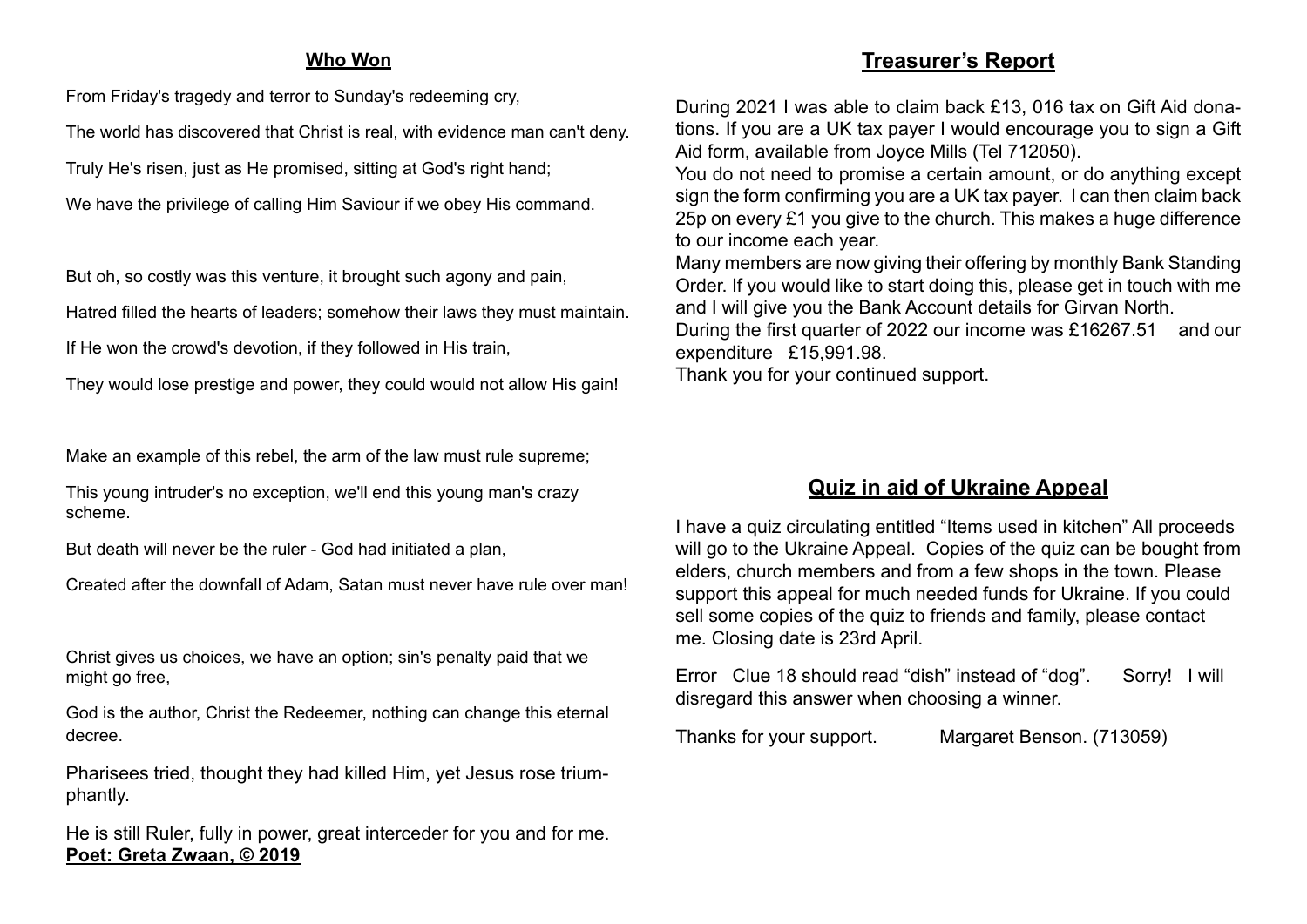## **Stated Annual Meeting Sunday 20th March 2022**

The Stated Annual Meeting of Girvan North was held on Sunday 20<sup>th</sup> March during the church Service. The Interim Moderator Dr James Anderson opened the meeting with prayer followed by an update on what had been happening during last 2 years. During lockdown, the business of the church had continued. Our locum Mr Glenn Ronald had kept in touch with members via telephone, had conducted funerals and recorded week services online. Ian Fitzsimmons, Stuart Kilpatrick and Margaret Benson were thanked for their work during lockdown. Thanks to Matthew Scobie, the Kirk Session had held meetings by Zoom until October 2021 when elders had started to meet again face to face.

The major event for Girvan North was that in May 2020 the General Assembly had passed to Presbytery Mission Act in response to the shortage of Ministers and the falling of church membership. This act suspended all vacancies and instructed Presbyteries to construct new Mission Plans with a reduced number of ministers. A Mission Committee looked at options for the South Carrick area and on 28/9/21 Plan B was agreed, viz Girvan North, Girvan South, Dailly and Barr to unite. Also Ballantrae and St Colmon's to unite with 2 ministers in South Carrick, one being in Girvan. On 7<sup>th</sup> December 2021 the Presbytery agreed this plan. The four sessions agreed a joint mission plan and a draft basis of union and this has gone to the Presbytery Mission Committee.

Dr Anderson commented that it might seem that not much was happening but we had been caught only by Covid restrictions but by the introduction of the National Mission Plan Exercise.

Since there is no minister in any of the four churches the Kirk Sessions are anxious to move forward as quickly as they can. The Presbytery Property Committee will advise us which church building to use.

We are as far advanced as we can be at this stage and are eager to implicate the united charge as soon as possible.

Dr Anderson announced that at the Kirk Session meeting on Monday

14<sup>th</sup> March the nomination of Pauline Rattray as Session Clerk was unanimously agreed. Dr Anderson had administered the Oath de Fideli and he asked members to support Pauline in her roll of service to the church.

The treasurer Mrs Margaret Benson gave the Treasurer's Report for 2021. This showed an increase in income from £65,456 in 2020 to £68,881 in 2021. The Fundraising Appeal in October 2021 had raised £2,524. Expenditure had decreased from £69, 662 in 2020 to £66,310 in 2021. This was mainly due to Church of Scotland decreasing our contributions fr Ministries and Mission by £7,745 due to the Pandemic. Reserves were up from £123,457 to £129,523.

The Finance Committee had drawn up a budget for 2022. Due to increases in fuel costs, increase to our Ministries and Mission contributions and increases in salaries, they anticipate a deficit of £7,500 in 2022. The Treasurer thanked Joyce Mills, our Gift Aid Convenor, Agnes Gibson for organising the Free Will Offering envelopes, Irene Tyson and the Finance Committee for their support. Also the elders who count the offerings each Sunday morning and the Bankers for banking the money. Margaret thanked members for their continued support through very difficult times.

Questions from members were invited but there were no questions forthcoming.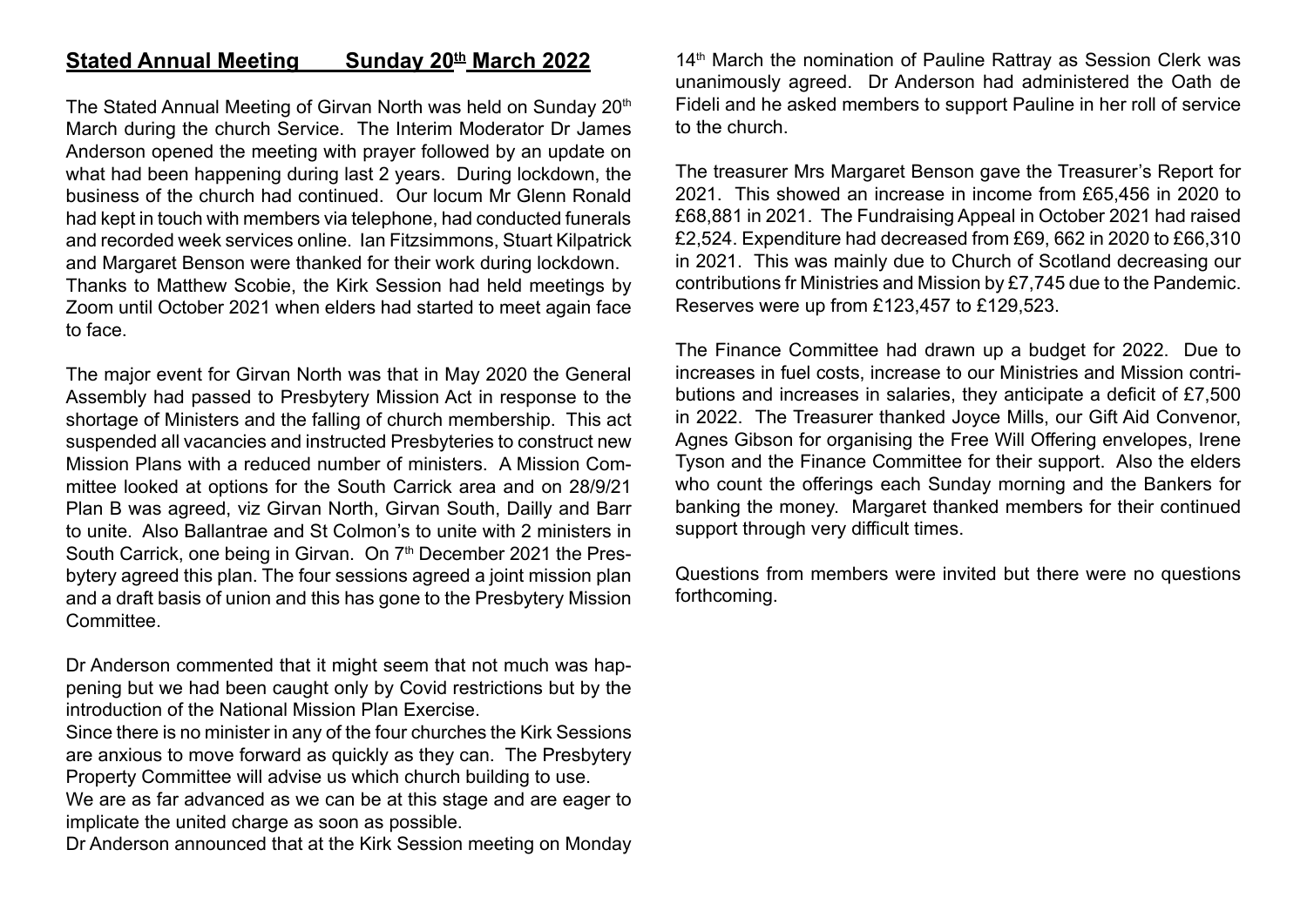#### **Interim Moderator's Report.**

 From Girvan North Church Annual Meeting, held on Sunday 20 Feb 2022 at 11 am. After constituting with prayer, the Interim-moderator said - The Annual meeting has taken different forms over the years; we have had to adapt to changes of one kind or another. Today we shall hold a short meeting to comply with our constitution - I shall give a brief report as Interim-moderator and Mrs Benson will present the Accounts.

I was appointed Interim-moderator of Girvan North by the Presbytery of Ayr on 4 March 2020. Almost immediately we were plunged into the Covid restrictions, which included the closure of churches. With the help of Matthew Scobie the Session organised Zoom meetings and these continued until Oct 21 when we returned to face to face meetings. Under the co-ordination of Stuart Kilpatrick arrangements were made to re-open the church on 20 Aug 2020 and since then we have gradually moved to a more normal pattern of church activities.

 I do not want to dwell on this difficult period but it is important to say that the business of the church continued during the lock-down. Our locum, Glenn Ronald, kept in touch with members, provided a streamed Sunday service and conducted funerals under difficult conditions. We are grateful to him and to other individuals, especially Ian Fitzsimmons, Margaret Benson, and Stuart Kilpatrick who made that possible. The Treasurer is very grateful to those who continued to give during the lock-down.

The major event of the year was the decision of the General Assembly of the Church of Scotland in May 2021 to pass the Presbyteries Mission Plan Act. This was a response to the national shortage of ministers, the falling church membership and the declining financial health of the church. The effect of this Act was to suspend all vacancies throughout Scotland and require Presbyteries to construct new Mission Plans with a reduced number of ministers.

Through the Mission Committee our Presbytery constructed a Plan that offered options to areas. We are in the South Carrick area. Out of a meeting of representatives on 28 Sept 21 it emerged that Plan B was preferred. That is, that Girvan South, Girvan North, Dailly and Barr should unite, and that Ballantrae and St Colmon should unite. Resulting in two ministers in South Carrick, one being in Girvan. On 7 Dec 21 the Presbytery agreed its Mission Plan. Since then the Sessions of Girvan South, Girvan North, Dailly and Barr have agreed a Joint Mission Plan and a draft Basis of Union. These have been sent to the Mission Committee. Since there is no minister in post in any of the four churches, we are anxious to move forward as soon as the Presbytery begins the implementation phase. Part of that implementation involves the Presbytery Property Committee advising us which church building to use in Girvan.

Sometimes it may seem that nothing much is happening in our vacancy, but given the we have been caught up in Covid restrictions and a national Mission Plan exercise, we are as far advanced as we could be, and eager to implement the united charge as soon as possible. Finally, I am pleased to report that at the Session Meeting on Monday last we received a nomination for the post of Session Clerk, the Session unanimously agreed, I administered the Oath de fideli, making Pauline Rattray our new Session Clerk. Ian Fitzsimmons will remain as Assistant, and I hope that you will help and support Pauline in her new role of service in the church.

The accounts were presented by Mrs Benson and duly received.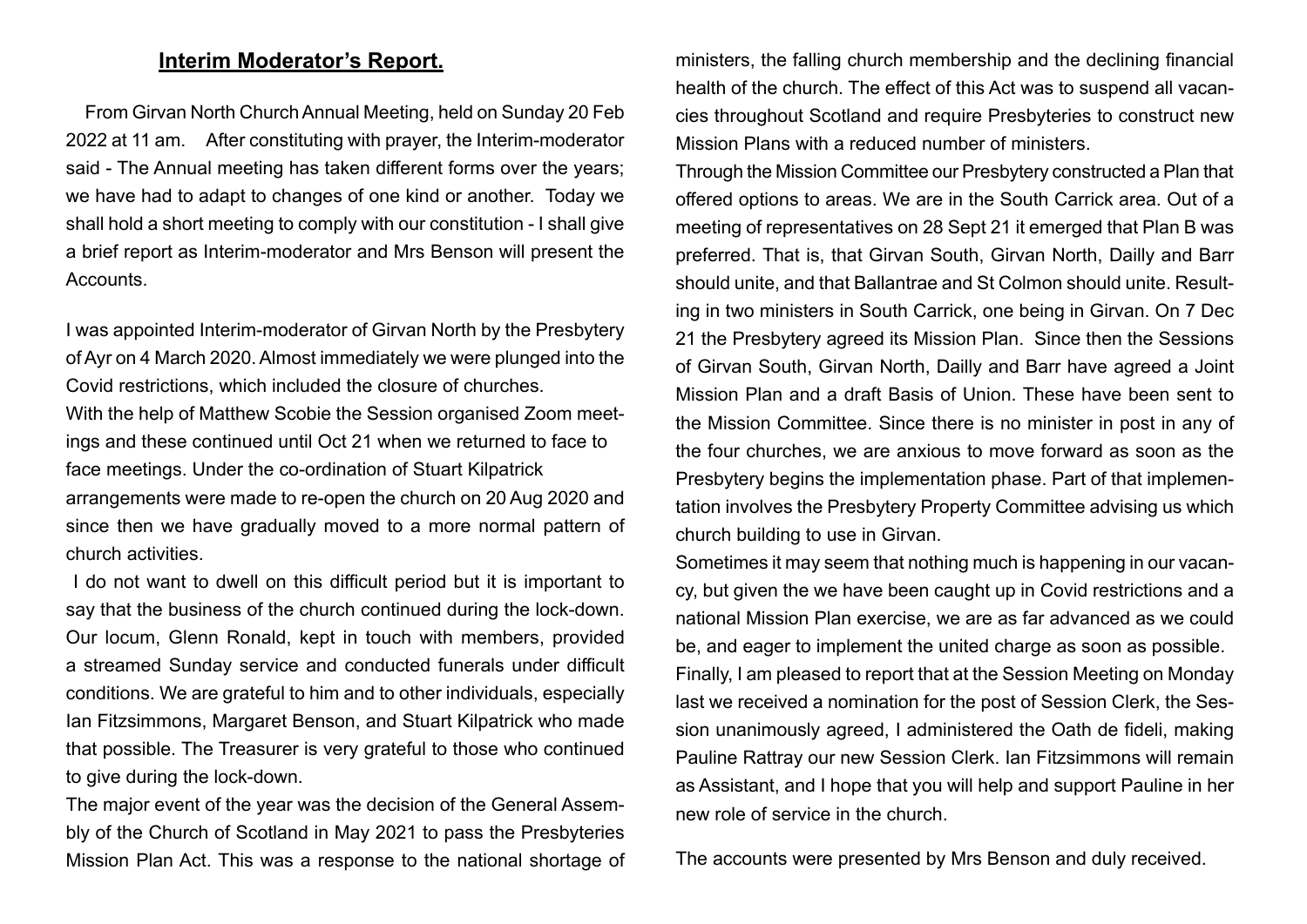## **Prayer Topics April**

#### **1. The Leprosy Mission – India**

Livelihood training and opportunities have been a gateway for people affected by leprosy and disability to attain self-sufficiency and an improvement of their standard of living. Pray for the growth and sustainability of our livelihood work. Pray for God's guidance and strength for the more than 800 leprosy champions identified and trained by TLM Trust India so far. Pray that they will continue to advocate for people affected by leprosy and disability in their community.

## **2. Open Doors - China**

Julia is a Buddhist background believer. Her community frequently cuts off her water and electricity because of her faith. Their hostility also makes it hard for other believers to visit her. But she hasn't given up. "Nothing could stop me from worshipping God. Jesus Christ is enough for me!" Pray that Julia will remain steadfast in her faith.

#### **3. Mission Aviation Fellowship**

Praise God for our MAF staff overseas and those in our offices in the U.K. Pray that each would know His strength and joy for the challenges each day inevitably brings. Pray for good relationships between MAF personnel who come from different countries and very different cultures. The chance for misunderstanding is real, so pray for much grace and patience for all. Please pray for MAF pilot Alastair Youren and his wife Anna and 3 children who live in Juba, South Sudan. The country's capital city is not an easy place to make a home, so please pray for great supportive relationships within the team and opportunities for refreshment.

**4** Pray for people who have lost their jobs and are struggling to make ends meet. Pray for strength for all N.H.S workers and carers especially those under the greatest pressure. Thank God for their faithful service to the community.

Continue to pray for our church situation that we might soon be able to apply for a minister. Uphold Glenn and remember Wanda as she battles ill health.

Give thanks for the appointment of our new Session Clerk and pray for Pauline in her new role. Pray that as Easter draws near we may approach it humbly and with anticipation, remembering the cost to God of our salvation. Give thanks for that ultimate sacrifice on the Cross which demonstrates the depth of God's love for each one of us. Rejoice and give thanks for Christ's glorious Resurrection.

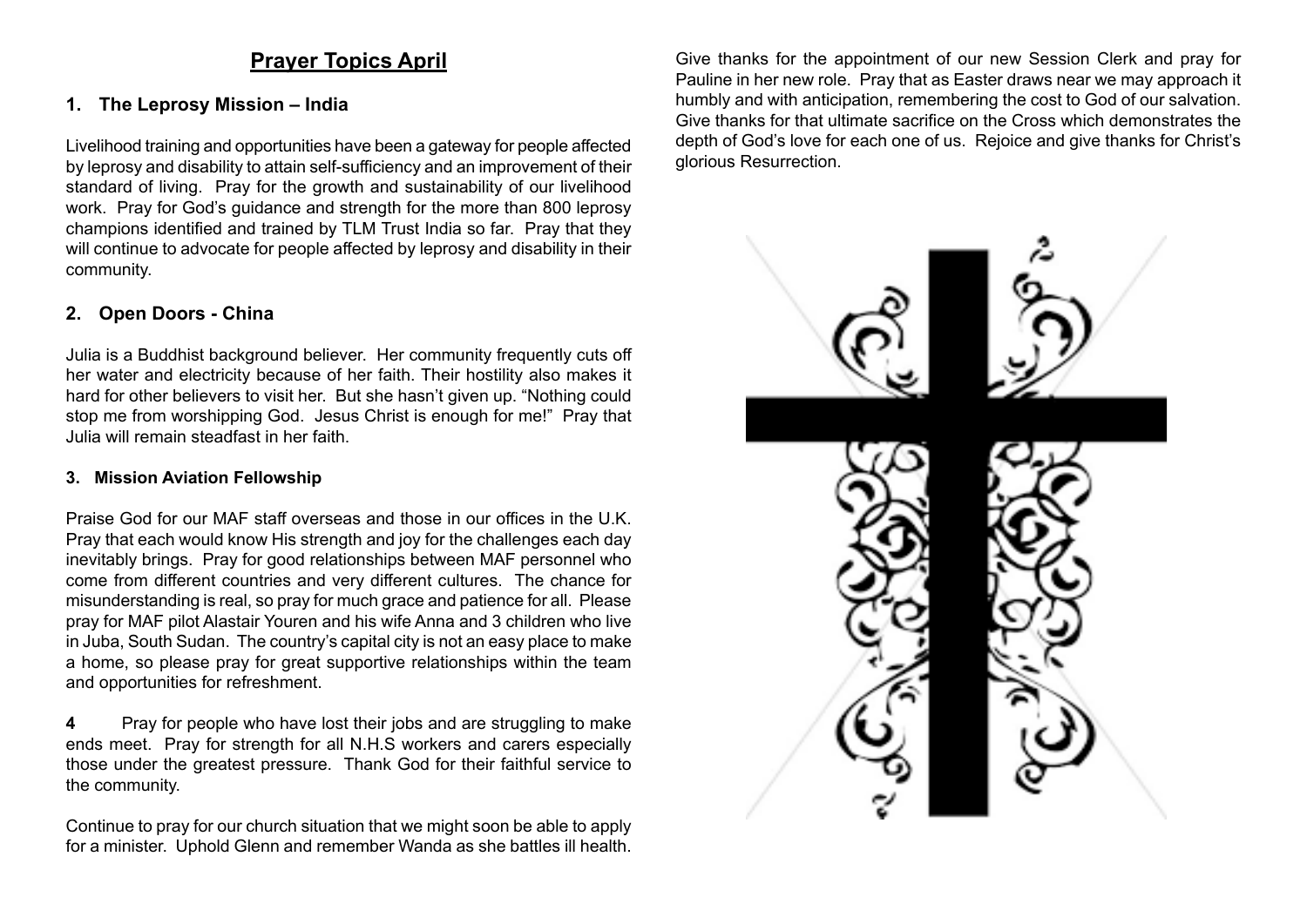# **Crossword Pupzle**



#### **ACROSS**

- 4. A piece of fabric made by weaving cotton, wool, or other fibers
- 6. Not dead
- 7. The day we celebrate Jesus' resurrection
- 8. To have nothing inside
- 9. What was used to cover the entrance to Jesus' tomb
- **DOWN**
- 1. Messengers from heaven
- 2. The color of snow; the opposite of black
- 3. The woman who found the stone rolled away from Jesus' tomb
- 4. To produce tears; to weep
- 5. A grave or a room where someone is buried

| <b>EMPTY</b> |                | ╌          | $\cap$ TU<br>. . | 1 11 T F |
|--------------|----------------|------------|------------------|----------|
|              | $\cdots$<br>л. | <b>OMB</b> | rdv<br>UN I      | MAR⊻     |



HE IS NOT HERE! HE IS RISEN!

Copyright © Sermons4Kids, Inc. May be reproduced for Ministry Use

## Children's Worship Bulletin



Word Search

|    |     | A G K Y T Q S P I C E S X E F |  |  |  |  |                           |  |     |  |
|----|-----|-------------------------------|--|--|--|--|---------------------------|--|-----|--|
| А  |     | R D T T C G H R J T V H N     |  |  |  |  |                           |  | -F  |  |
| F. |     | OFRGNDEYOGWYTR                |  |  |  |  |                           |  |     |  |
| в  |     | UZJICCHEPLVVEI                |  |  |  |  |                           |  |     |  |
|    |     | WNWVCNTBWXSLRRG               |  |  |  |  |                           |  |     |  |
|    |     | <b>GDIDECVRSODTEEH</b>        |  |  |  |  |                           |  |     |  |
| в  | -L. | <b>PSSCYVERMAODT</b>          |  |  |  |  |                           |  |     |  |
| R  | н   |                               |  |  |  |  | I E B R D B B M S E Y N G |  |     |  |
| Y  |     | R G D Z B G D A C E F N N E   |  |  |  |  |                           |  |     |  |
| I  | F   | L                             |  |  |  |  | R S T B O W E D M I L     |  | B   |  |
| V  |     | D F D G B A R L F A N B R Z   |  |  |  |  |                           |  |     |  |
|    |     | H X E A X W W C V W R O T E   |  |  |  |  |                           |  | - R |  |
|    |     | MYJACEAIROYVOXR               |  |  |  |  |                           |  |     |  |
| н  |     | I G D D E Y M M S Q N M U K   |  |  |  |  |                           |  |     |  |
|    |     | Y T R D S K S Z B H P M B F C |  |  |  |  |                           |  |     |  |
|    |     |                               |  |  |  |  |                           |  |     |  |

| <b>BOWED</b>  | <b>FACES</b> | <b>GROUND</b>   | <b>MORNING</b> | <b>RISEN</b> |
|---------------|--------------|-----------------|----------------|--------------|
| <b>WOMEN</b>  | WEEK         | <b>FRIGHT</b>   | <b>STONE</b>   | LIVING       |
| <b>ROLLED</b> | <b>FIRST</b> | <b>REMEMBER</b> | <b>DAY</b>     | DEAD         |
| TOMB          | AWAY         | <b>SPICES</b>   | <b>ENTERED</b> | <b>BODY</b>  |

**Your Church Name Here** Anytown, Anywhere